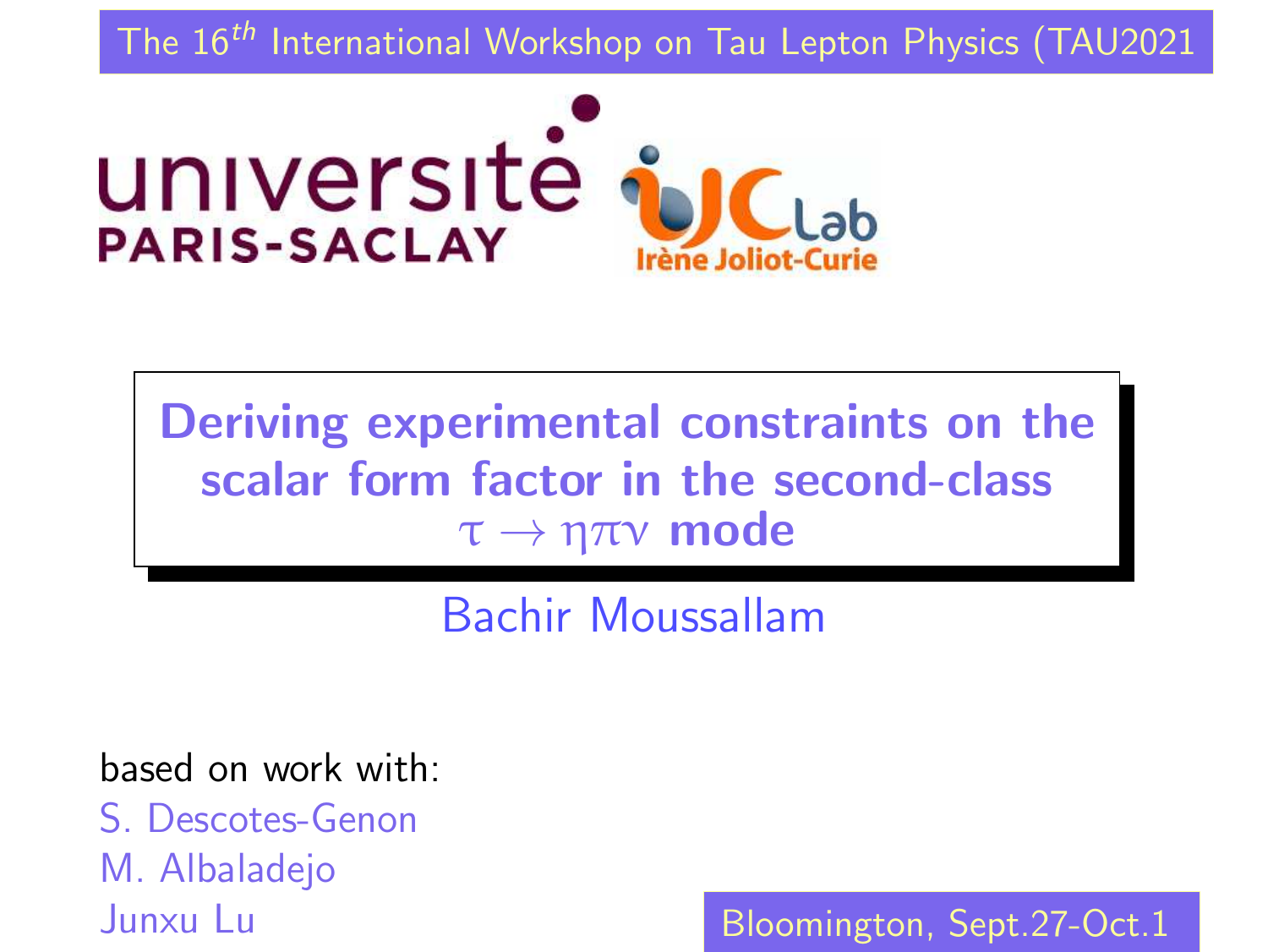<span id="page-1-0"></span>Second-class currents  $\sim 10^{-11}$ [S.Weinberg, PR 112,1375(1958)]  $(V^{ud}_\mu, A^{ud}_\mu$  have definite G-parity): selection rules in isospin limit

$$
\rightarrow \tau \rightarrow \eta \pi v_{\tau}
$$
 mode is clean example

$$
G^{-1}V_{\mu}^{ud} G = +V_{\mu}^{ud}
$$

$$
G|\eta\pi\rangle = -|\eta\pi\rangle)
$$

- Isospin breaking in SM:  $O((m_d m_u)/m_s, e^2)$
- $\rightarrow$  Exp. upper limit  $BF_{n\pi} < 9.9 \times 10^{-5}$ [Babar, PR D83, 032002 (2010) ]
- $\rightarrow$  It would be very useful to have a good theoretical estimate of SM contribution

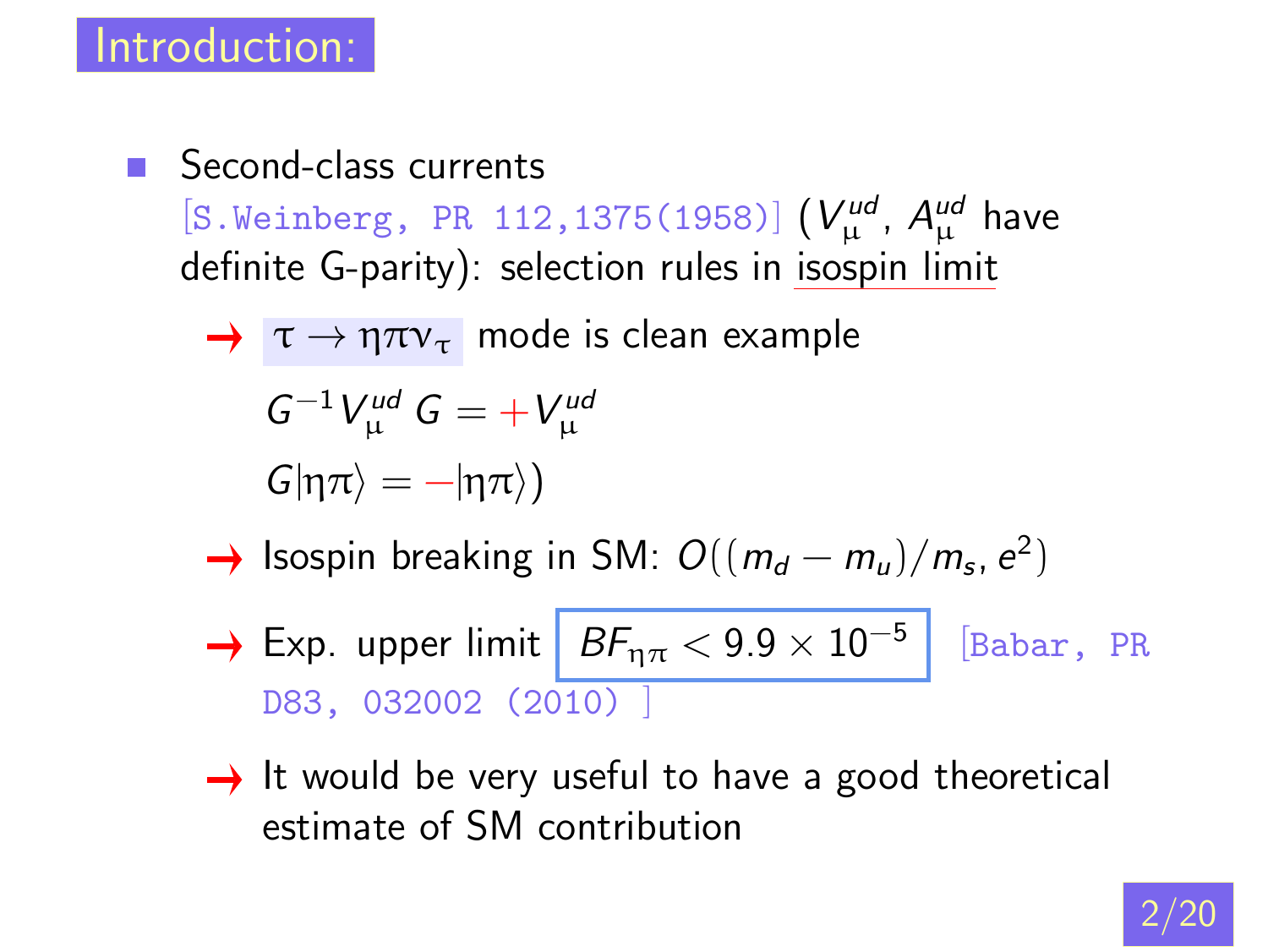| $10^5\times$ BF <sub>v</sub> | $10^5 \times BF_S$ | $10^5 \times BF$ | ref.                         |
|------------------------------|--------------------|------------------|------------------------------|
| 0.25                         | 1.60               | 1.85             | Tisserant, Truong (1982)     |
| 0.12                         | 1.38               | 1.50             | Bramon, Narison, Pich (1987) |
| 0.15                         | 1.06               | 1.21             | Neufeld, Rupertsberger(1995) |
| 0.36                         | 1.00               | 1.36             | Nussinov, Soffer (2008)      |
| $[0.2 - 0.6]$                | $[0.2 - 2.3]$      | $[0.4 - 2.9]$    | Paver, Riazuddin (2010)      |
| 0.435                        | 0.04               | 0.47             | Volkov, Kostunin (2012)      |
| 0.13                         | 0.20               | 0.33             | Descotes-Genon, B.M. (2014)  |
| 0.84                         | 4.46               | 5.30             | Escribano et al.(2016)       |
|                              |                    |                  |                              |

A number of estimates already made:

 $\rightarrow$  This talk: Constrain scalar form factor from  $\gamma\gamma \rightarrow \eta \pi$ ,  $\phi \rightarrow \gamma \eta \pi$  (using analyticity)

+Update on vector form factor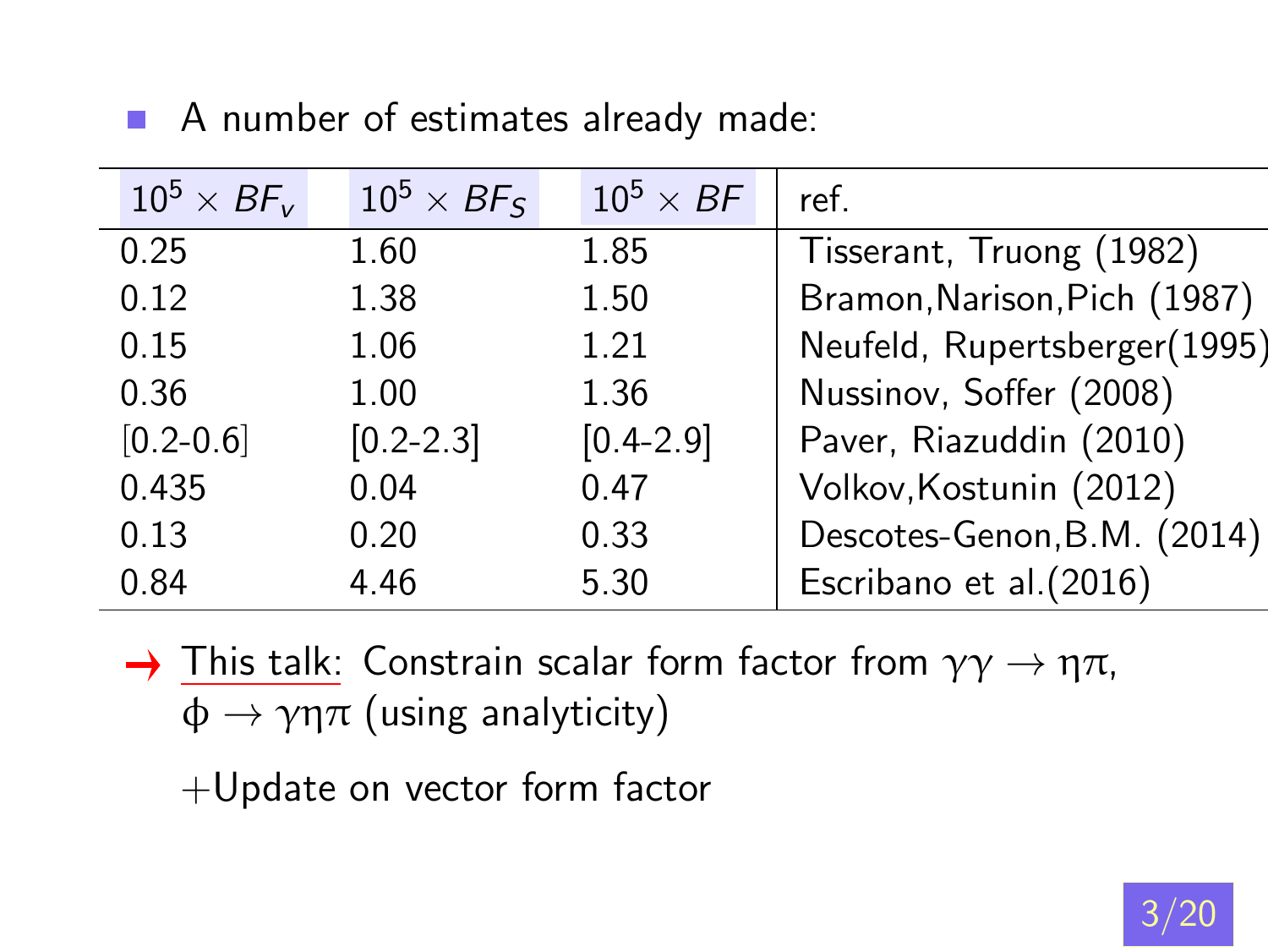# Why  $\eta\pi$  form factors more difficult to predict than e.g.  $K\pi$ ,  $\pi\pi$  ones ?:

Definition of vector  $f_+^{P_1P_2}$  ,scalar  $f_0^{P_1P_2}$  form factors:

$$
\langle P_1(p_1)P_2(p_2)|\bar{u}\gamma^{\mu}d|0\rangle = C_{12} \times \left\{ (p_1 - p_2 - \frac{m_1^2 - m_2^2}{s}(p_1 + p_2))^{\mu} f_+^{P_1 P_2}(s) + \frac{m_1^2 - m_2^2}{s}(p_1 + p_2)^{\mu} f_0^{P_1 P_2}(s) \right\}
$$

 $\rightarrow$  In case of  $K\pi$ , unitarity is elastic

Im 
$$
[f_+^{K\pi}(s)] = e^{-i\delta_0^{K\pi}(s)} \sin \delta_1^{K\pi}(s) f_+^{K\pi}(s)
$$
  
Im  $[f_0^{K\pi}(s)] = e^{-i\delta_0^{K\pi}(s)} \sin \delta_0^{K\pi}(s) f_0^{K\pi}(s)$ 

in energy region of light resonances  $K^{\ast}(892)$ ,  $K_{0}^{\ast}(600)$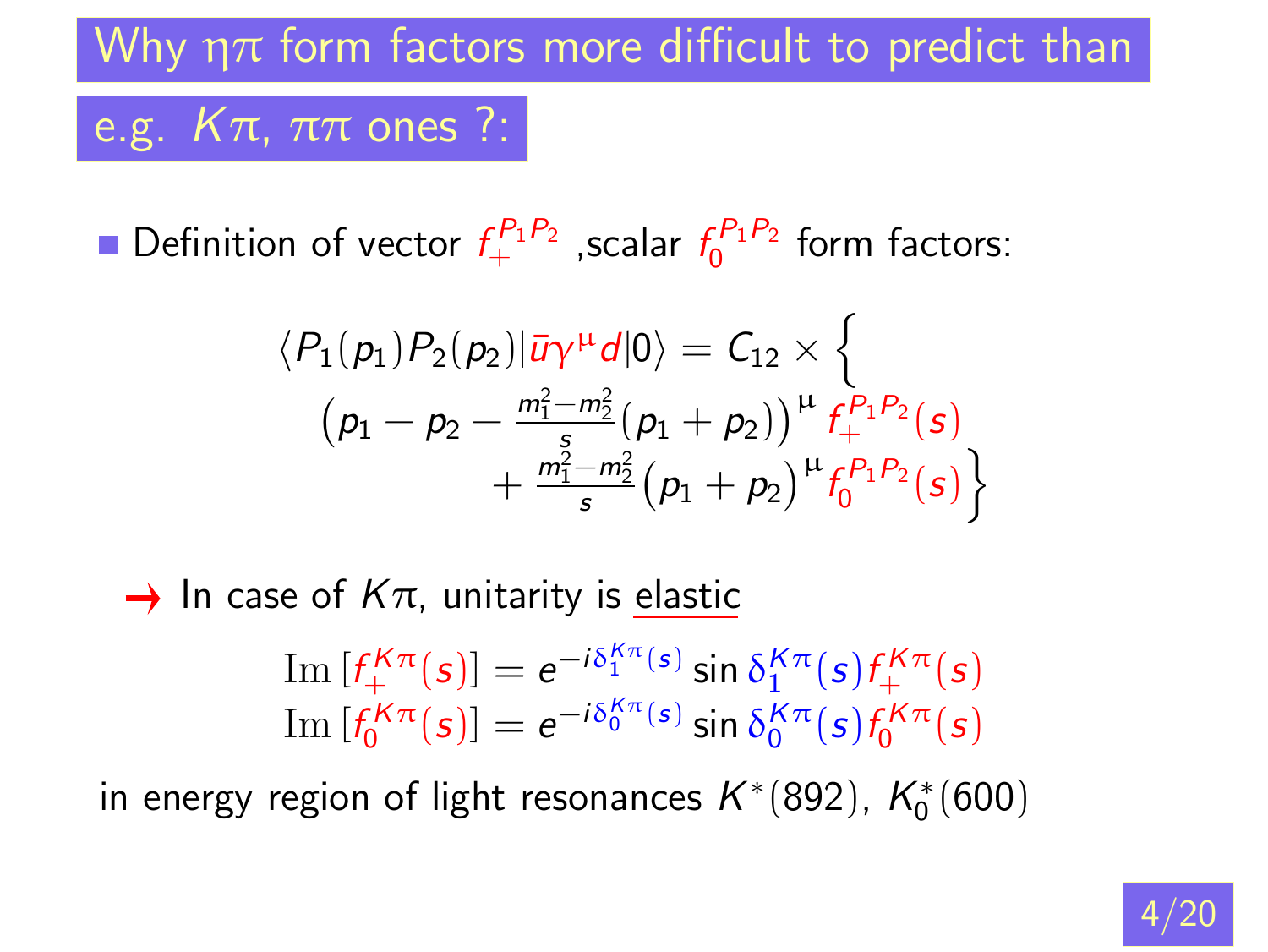Analyticity+elastic unitarity FSI problem exactly soluble  $\mathcal{L}_{\rm{max}}$ [R.Omnès(1958),J.Plemelj(1908),N.Muskhelishvili(1941)]

$$
f_+^{K\pi}(s) \simeq f_+^{K\pi}(0) \exp\left[\frac{s}{\pi}\int_{(m_{m\pi}+m_K)^2}^{\infty} ds' \frac{\delta_1^{K\pi}(s')}{s'(s'-s)}\right]
$$

$$
f_0^{K\pi}(s) \simeq f_+^{K\pi}(0) \exp\left[\frac{s}{\pi}\int_{(m_{m\pi}+m_K)^2}^{\infty} ds' \frac{\delta_0^{K\pi}(s')}{s'(s'-s)}\right]
$$

with Omnès function

- $\delta^{\mathcal{K}\pi}_{J}$  : measured scattering phase-shifts
- Improvement: use Watson theorem  $(s' \lesssim 1 \text{ GeV}^2)$ ,  $\text{QCD}(s' \to \infty)$ [P.Yndurain, PL B578,99 (2004)]

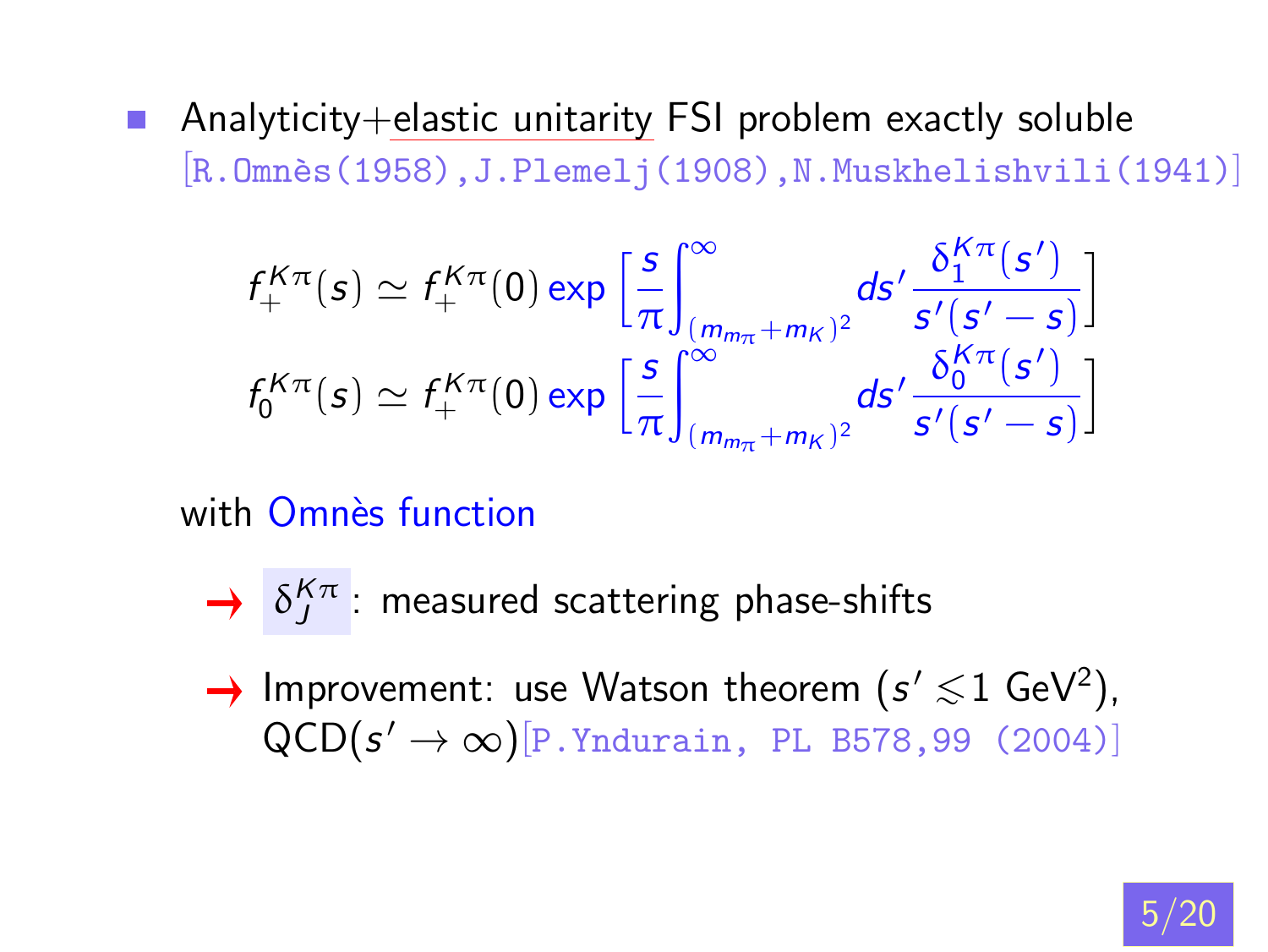

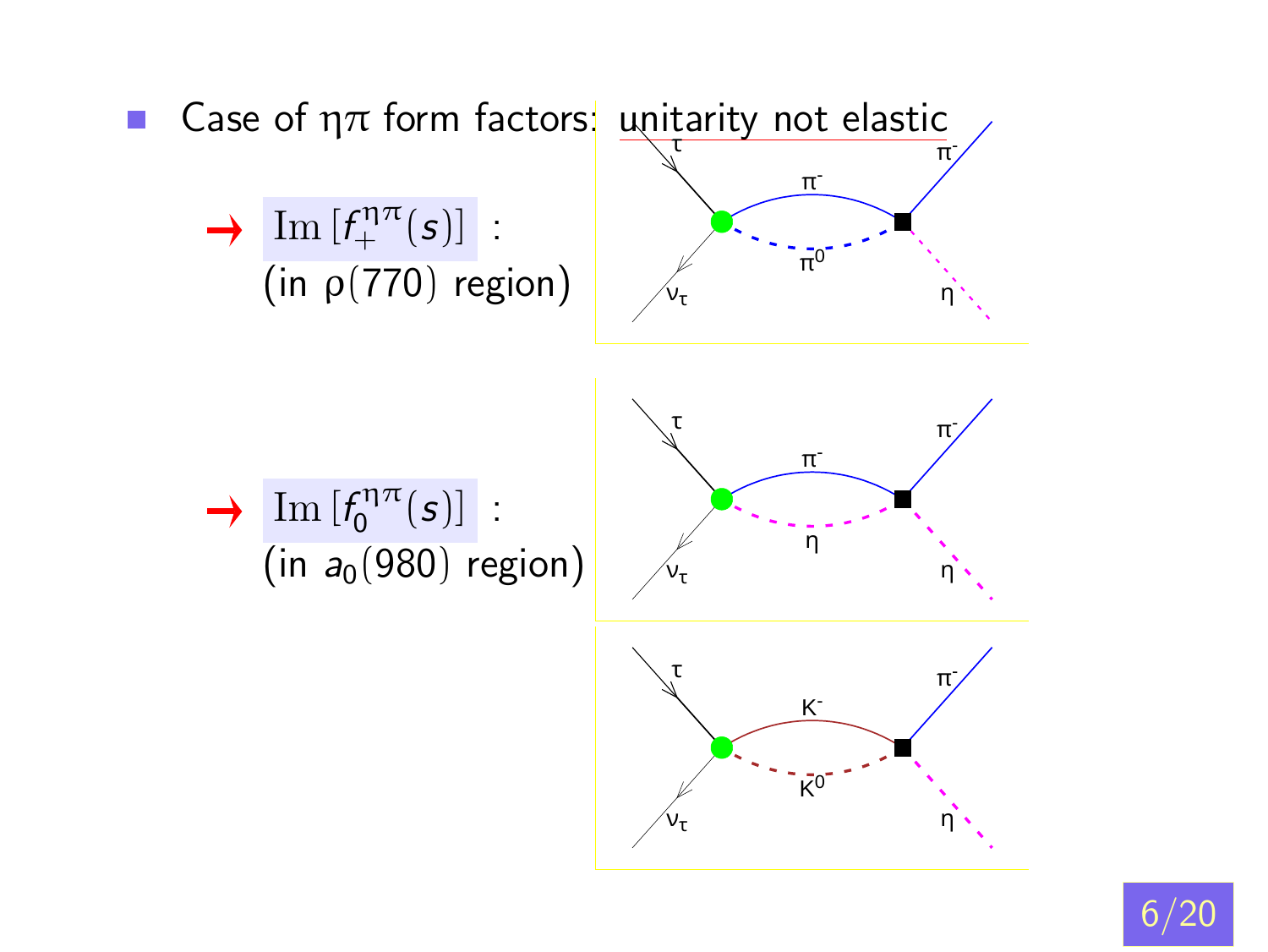$\blacksquare$  Scalar form factor in terms of Omnès-Muskhelishvili matrix

$$
\begin{pmatrix} f_0^{\eta\pi}(s) \\ \varepsilon f_0^{K\overline{K}}(s) \end{pmatrix} \simeq \begin{pmatrix} \Omega_{11}(s) & \Omega_{12}(s) \\ \Omega_{21}(s) & \Omega_{22}(s) \end{pmatrix} \begin{pmatrix} f_0^{\eta\pi}(0) \\ \varepsilon f_0^{K\overline{K}}(0) \end{pmatrix}
$$

with: 
$$
\epsilon = \frac{m_{K^0}^2 - m_{K^+}^2}{\sqrt{2}(m_{\eta}^2 - m_{\pi^+}^2)}
$$

Encodes <u>two-channel unitarity</u>  $+$  dipersion relation associated with right-hand cut.

 $\rightarrow$  Values at  $s = 0$  (ChPT)

$$
\begin{array}{l}f_{0}^{\eta\pi}(0)=\frac{1}{\sqrt{3}}\Big\{\frac{f_{+}^{K^{+}\pi^{0}}(0)}{f_{+}^{K^{0}\pi^{+}}(0)}-1-\frac{3e^{2}}{4(4\pi)^{2}}\log\frac{m_{K}^{2}}{m_{\pi}^{2}}\Big\}\\f_{0}^{K\overline{K}}(0)=1\end{array}
$$

[H.Neufeld,H.Rupertsberger, ZP C68,91 (1995)] [7/2](#page-19-0)0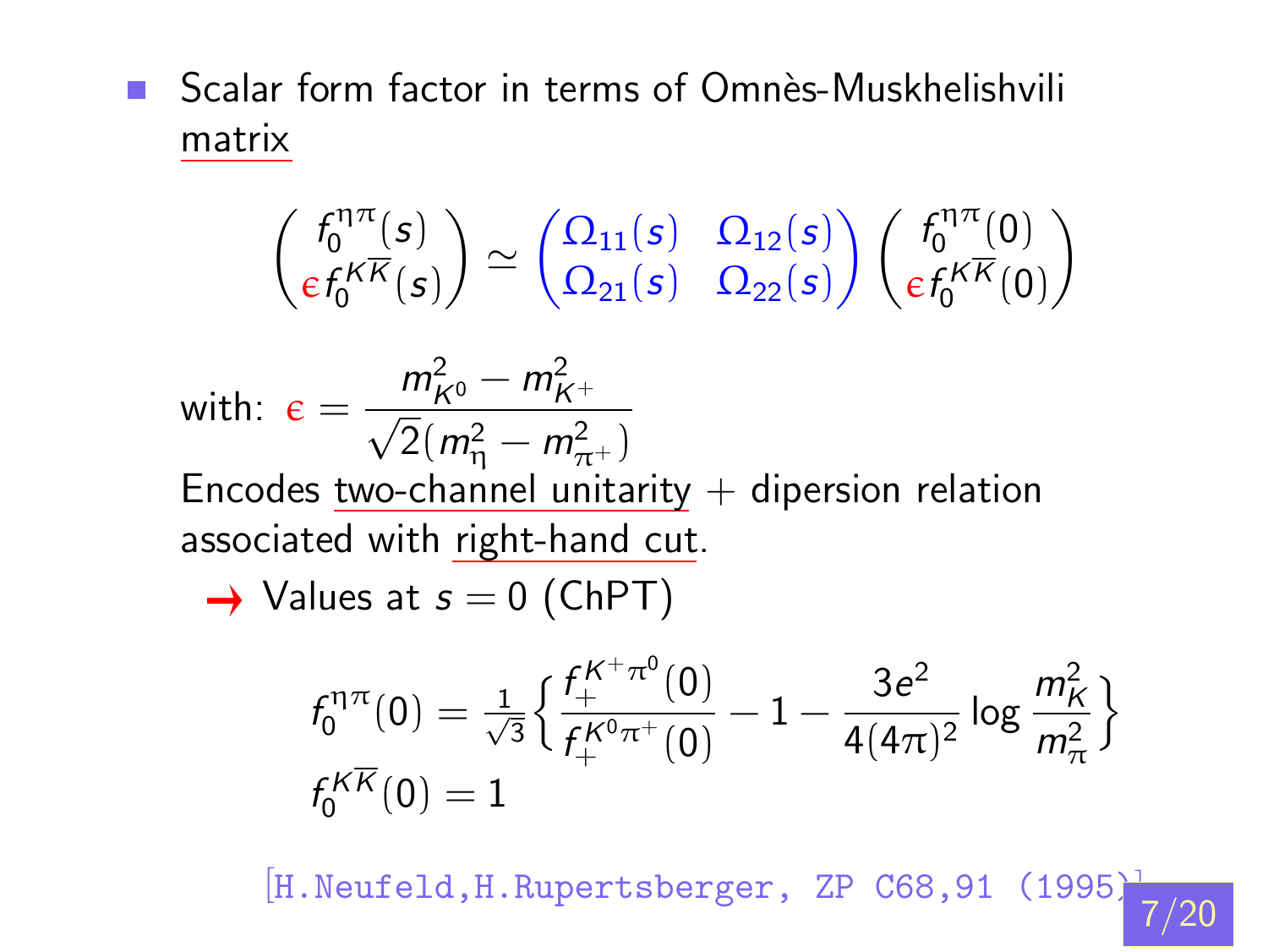Dispersive MO repres. of  $\gamma\gamma$   $J = 0$  amplitudes

[Junxu Lu,B.M.,EPJ C80,436(2020)]

$$
\longrightarrow \gamma \gamma \to \pi^0 \eta, K^0 \overline{K}^0: L_{\lambda \lambda'}(s, t, u), K_{\lambda \lambda'}(s, t, u),
$$

→ S-waves 
$$
\boxed{l_{0++}(s), k_{0++}(s)}
$$
 dominate when  $\sqrt{s} \leq 1.1$  GeV.

 $\rightarrow$  Analytic structure for complex s:



 $\rightarrow$  LH cut: from integrating over t

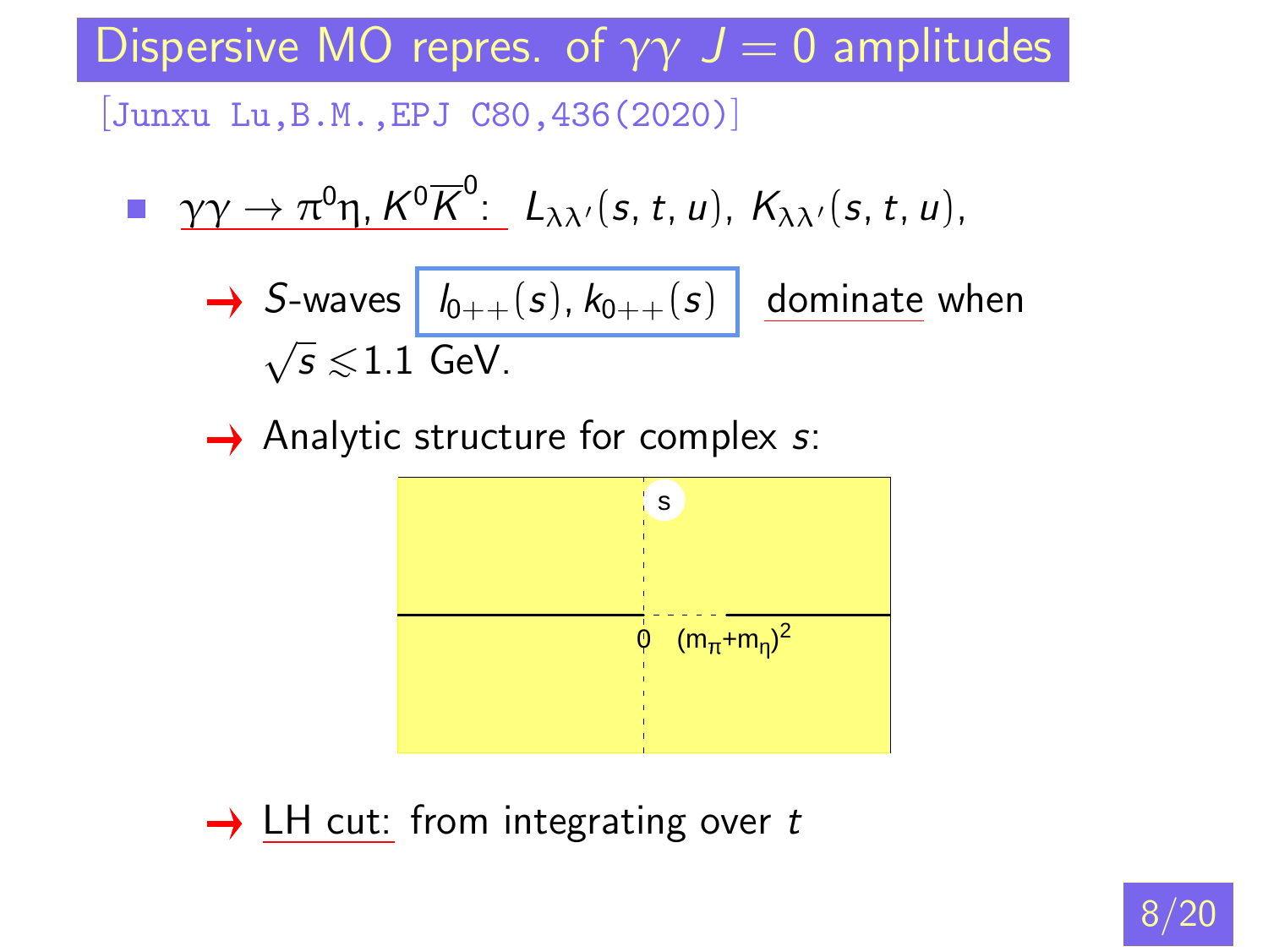### Illustration: QED Born amplitudes



 $\rightarrow$  Easily computed:

$$
K_{++}^{Born}(s, t, u) = \frac{2e^2(m_{K^+}^2 s)}{(t - m_{K^+}^2)(u - m_{K^+}^2)}
$$

 $J = 0$ ,  $I = 1$  projection  $k_{0++}(s) = -\frac{2\sqrt{2}e^2m_{K^+}^2}{2\pi\epsilon^2}$  $\mathop{\mathsf{s\sigma_{K^+}}(\mathsf{s})}$  $\log \frac{1 + \sigma_{K^+}(s)}{1 - \sigma_{K^+}(s)}$  $\frac{1-\sigma_{K^+}(s)}{1-\sigma_{K^+}(s)},$ 

with  $\sigma_K(s) = \sqrt{1 - 4m_K^2/s}$ . Has a cut on  $[-\infty, 0]$ . Further contributions:  $ρ$ ,  $ω$ ,  $φ$ ,  $K^*$  exchanges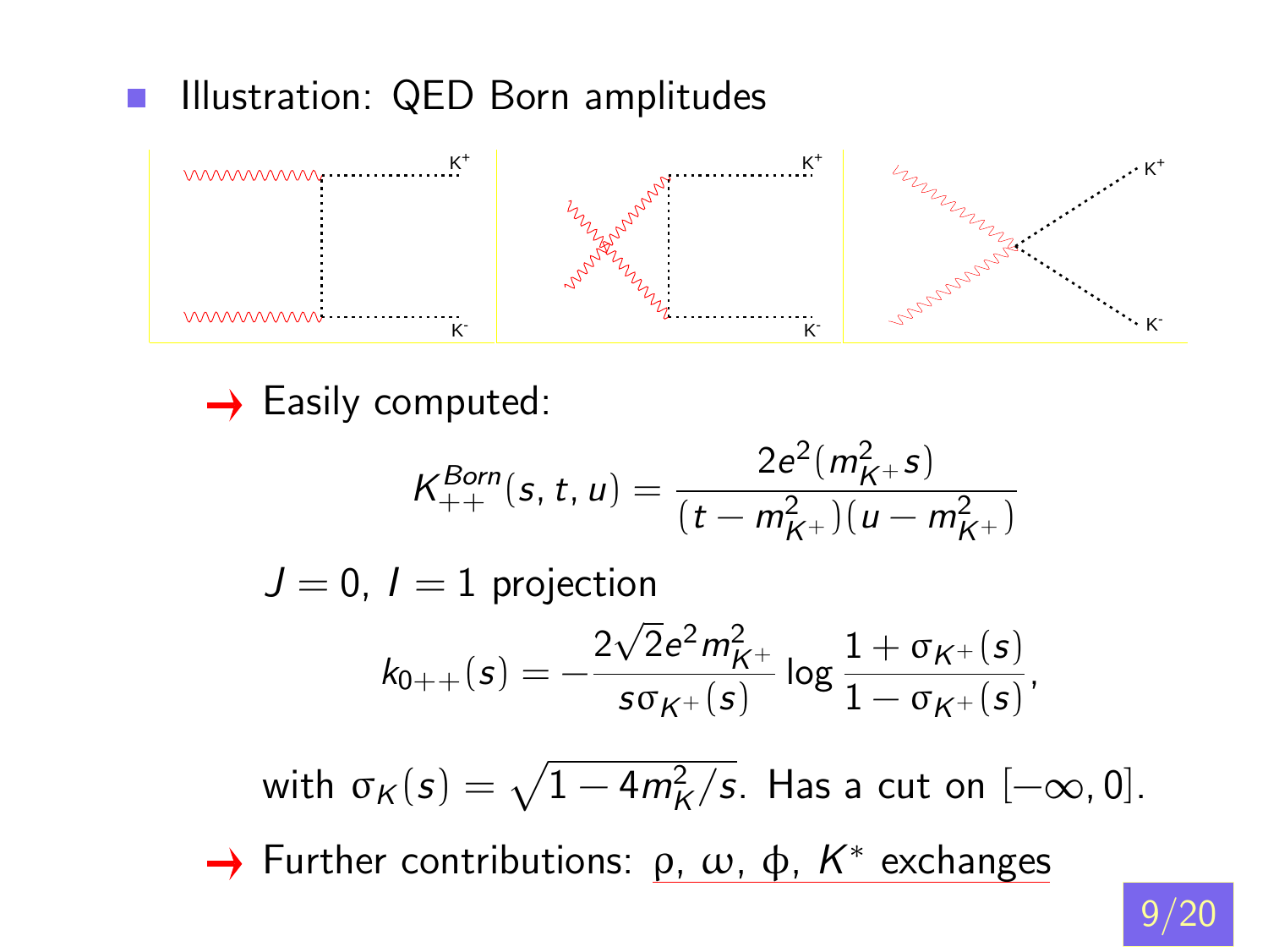MO dispersive representation  $\mathcal{L}_{\mathcal{A}}$ 

$$
\begin{pmatrix}\nI_{0++}(s) \\
k_{0++}(s)\n\end{pmatrix} =\n\begin{pmatrix}\n0 \\
k_{0++}^{Born}(s)\n\end{pmatrix}\n+ s\n\begin{pmatrix}\n\Omega_{11}(s) & \Omega_{12}(s) \\
\Omega_{21}(s) & \Omega_{22}(s)\n\end{pmatrix}\n\begin{pmatrix}\nb_I + L_1^V(s) + R_1^{Born}(s) \\
b_K + L_2^V(s) + R_2^{Born}(s)\n\end{pmatrix}
$$

### Two subtraction constants  $b_l, b_k$

- $L_i^V(s)$ ,  $R_i^{Born}(s)$ : integral involving  $\text{Im } [l_{0++}^V]$ ,  $\text{Im} \left[k_{0++}^{\text{V}}\right]$ ,  $k_{0++}^{\text{Born}}$  and  $\overline{(\Omega^{-1})_{ij}}$ .
- $\rightarrow$  Exact soft-photon theorem  $\text{Low} (1958)$  at  $s = 0$ implemented + Adler zero  $s_A = O(m_\pi^2)$  in  $l_{0++}$ .

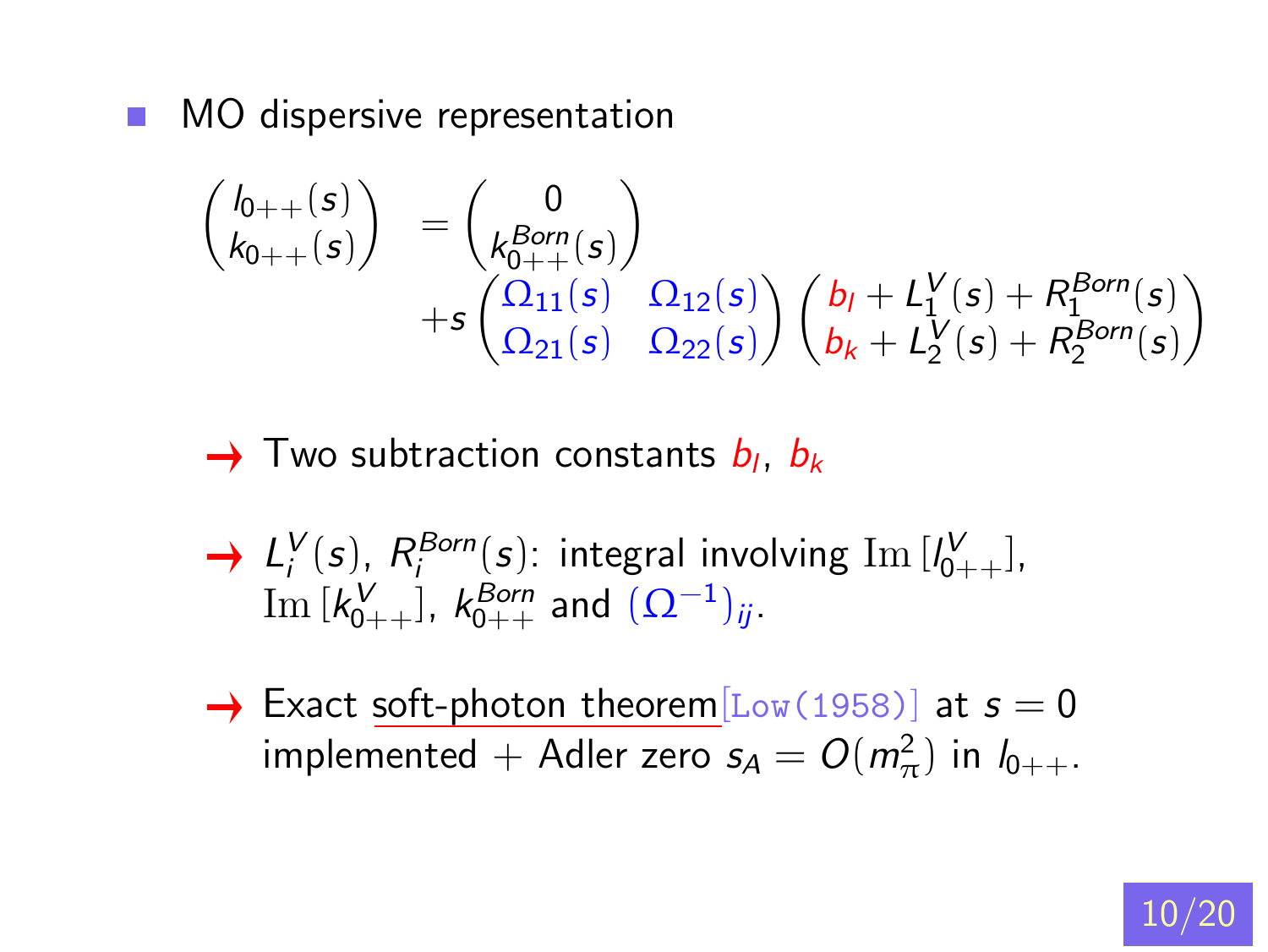Determination of  $\boldsymbol{\varOmega}$  matrix

Start with parametrization of  $T$ -matrix : [M.Albaladejo,B.M.,EPJ C75,488 (2015)]  $\rightarrow$  Unitary (2 channels:  $\pi$ n,  $(K\overline{K})_{I=1}$ ), symmetric

 $\rightarrow$  K-matrix approach

$$
\boldsymbol{\mathcal{T}}(s)=(1-\boldsymbol{\mathcal{K}}(s)\boldsymbol{\Phi}(s))^{-1}\boldsymbol{\mathcal{K}}(s)
$$

with chiral constraints  $K = K_{(2)} + K_{(4)} + ...$ [A.Dobado,J.R.Pelaez (1992),J.A.Oller,E.Oset (1997)]. Uses 6 parameters to be determined.

 $\rightarrow \Omega(s)$  obtained by solving

$$
\boldsymbol{\Omega}(\boldsymbol{s}) = \frac{1}{\pi} \int_{(m_{\pi}+m_{\eta})^2}^{\infty} d\boldsymbol{s}' \frac{\boldsymbol{T}^*(\boldsymbol{s}')\boldsymbol{\Sigma}(\boldsymbol{s}')\boldsymbol{\Omega}(\boldsymbol{s}')}{\boldsymbol{s}'(\boldsymbol{s}'-\boldsymbol{s})}
$$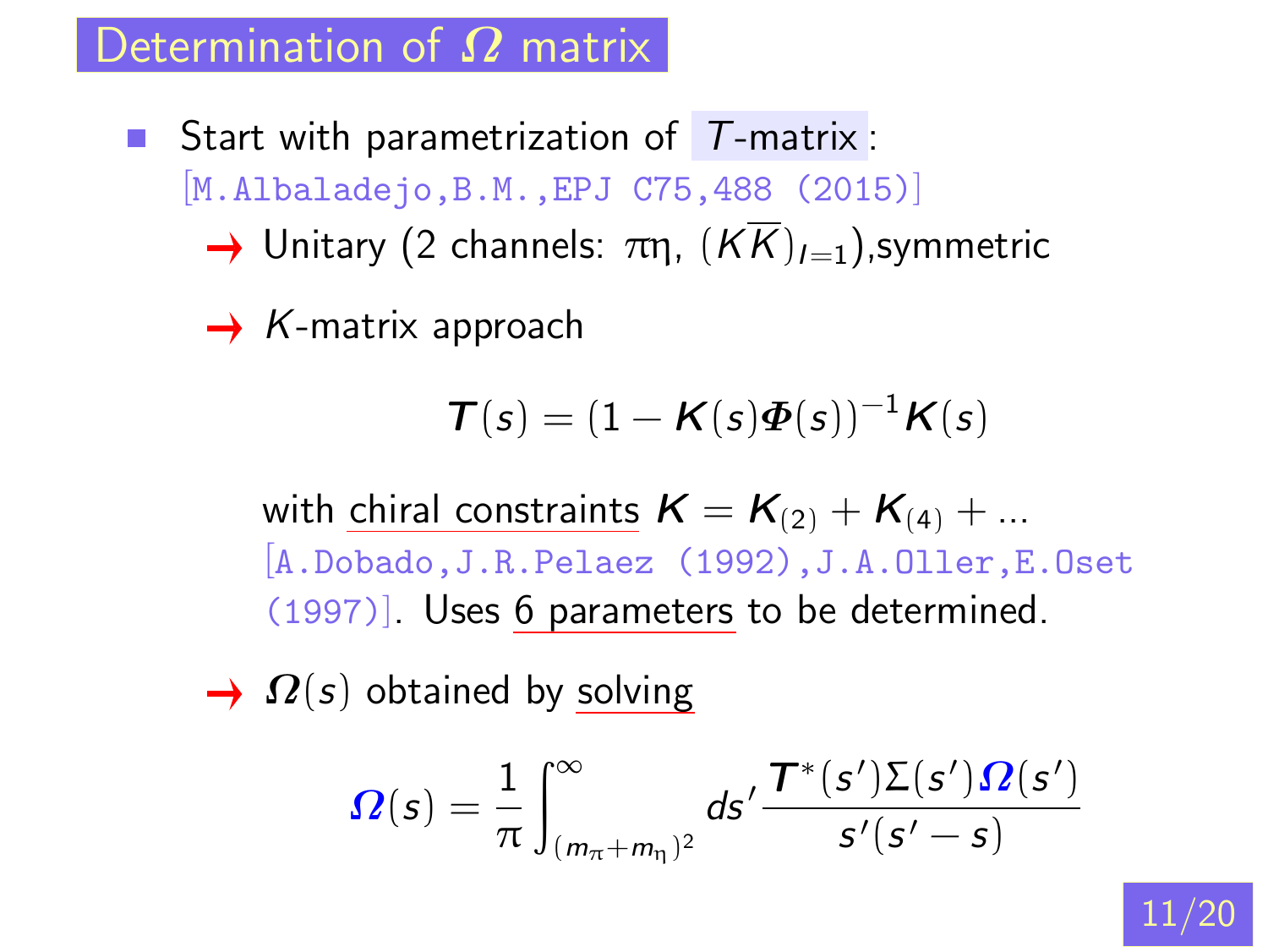- Experimental  $\gamma\gamma$  data:
	- $\rightarrow$  do<sub>vy  $\rightarrow \pi^0 n/dz$  : 448 data points in range</sub>  $[0.85 - 1.39]$  GeV [S. Uehara et al.(Belle), PR D80,032001 (2009)]
	- $d\sigma_{\gamma\gamma\to K_SK_S}/dz$ : 240 data points in range [1.105 − 1.395] GeV [S. Uehara et al.(Belle), PTEP 12,123C01 (2013)]
	- Also considered  $\sigma_{\gamma\gamma\rightarrow K^+K^-}$ : 7 data points [H. Albrecht et al. (ARGUS), Z.Phys. C48,183 (1990)]

NOTE: must combine  $\gamma \gamma \rightarrow (K\overline{K})_{I=1}$  with  $\gamma \gamma \rightarrow (K\overline{K})_{I=0}$ , taken from [R. García-Martín, B.M., EPJ C70,155 (2010)

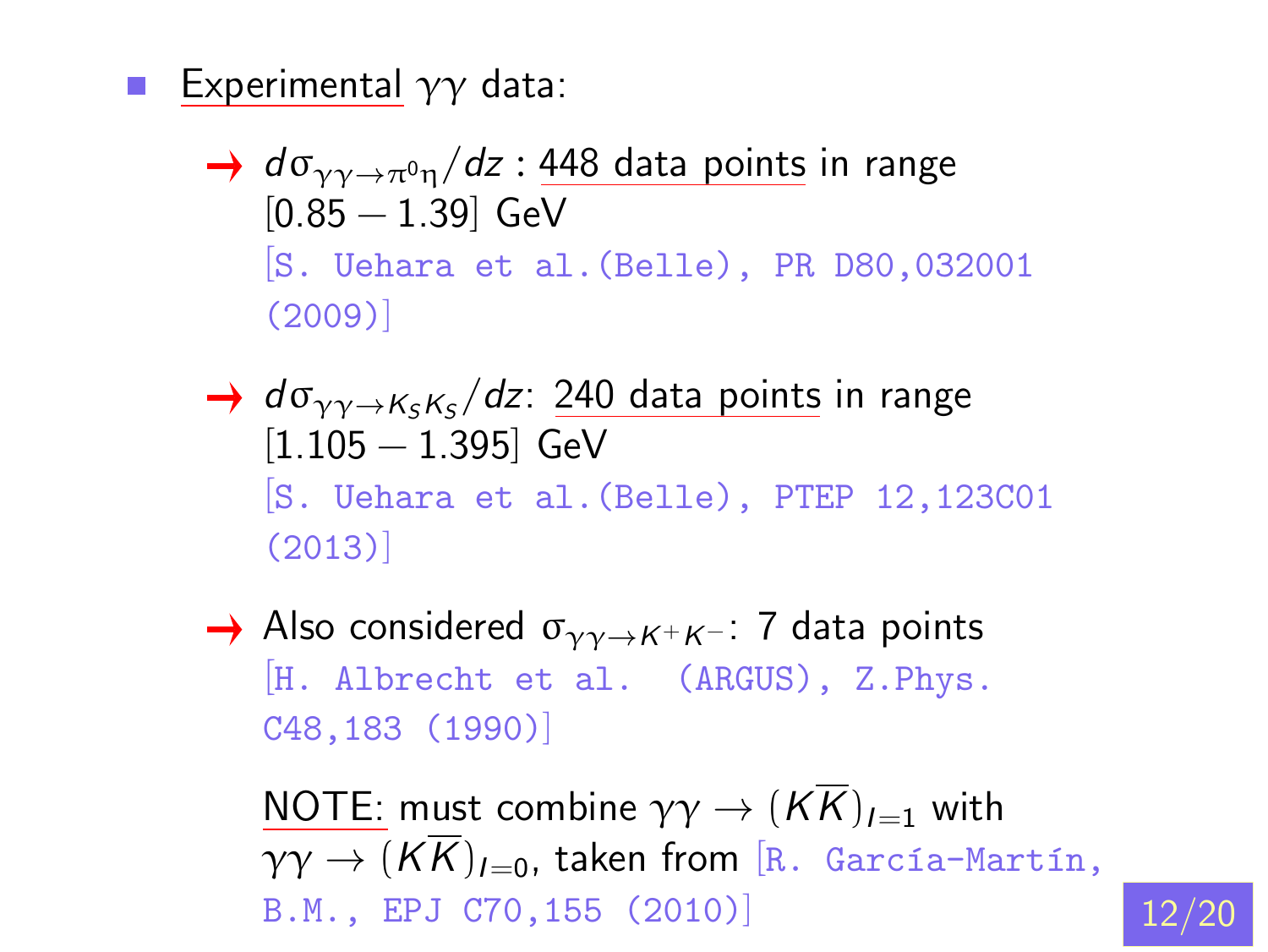

[13/](#page-19-0)20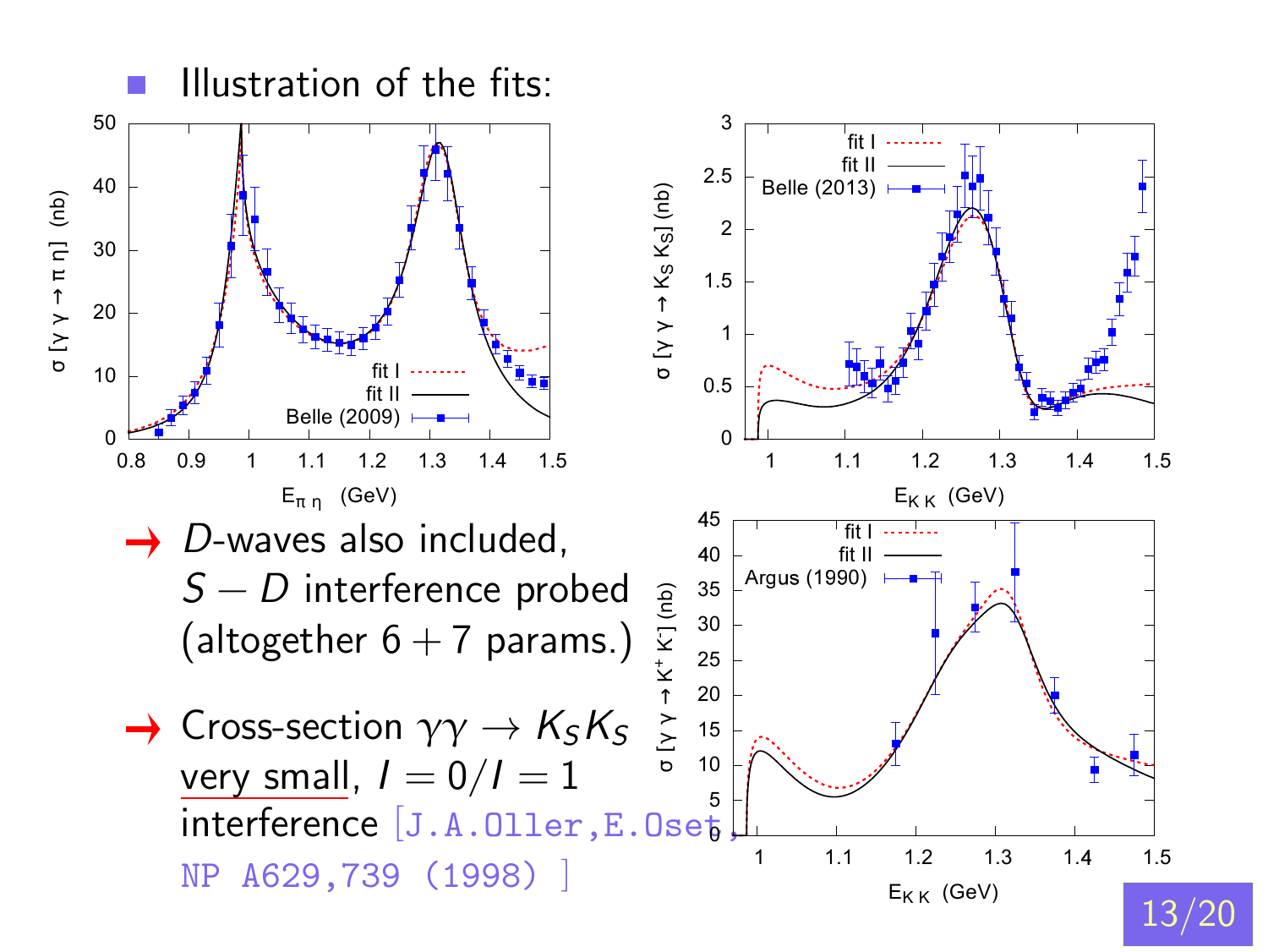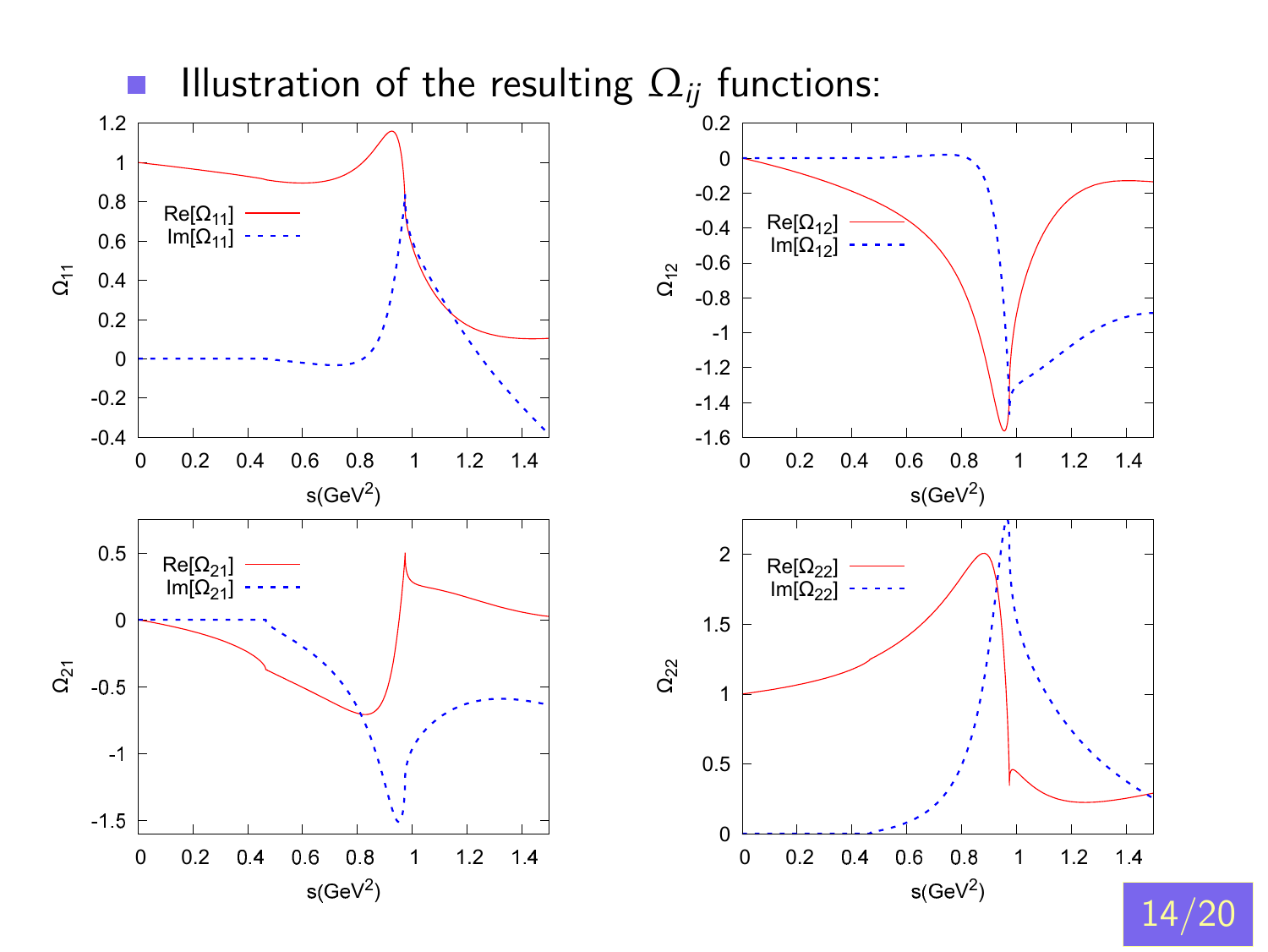# Further probe of  $\Omega_{ii}$ :  $\phi \rightarrow \gamma \pi^0 \eta$

- Good data from  $\phi$  factories  $\text{CMD-2}$  (1999), KLOE (2002), KLOE PL B681,5 (2009)]
- $S$ -wave completely dominant
- Two-channel MO representation:

$$
\begin{pmatrix} I_{0++}(s,q^2) \\ k_{0++}(s,q^2) \end{pmatrix} = \begin{pmatrix} 0 \\ \alpha_B \left( \frac{\beta(q^2)}{s-q^2} + \gamma(q^2) \right) \end{pmatrix} \frac{\text{sing. part of Born}}{\text{sing. part of } \beta \text{or} n}
$$
  
+ $(s-q^2) \begin{pmatrix} \Omega_{11}(s) & \Omega_{12}(s) \\ \Omega_{21}(s) & \Omega_{22}(s) \end{pmatrix} \begin{pmatrix} a_1 + I_1^{\text{LC}}(s,q^2) + I_1^{RC}(s,q^2) \\ a_2 + I_2^{\text{LC}}(s,q^2) + I_2^{RC}(s,q^2) \end{pmatrix}$ 

 $q^2=m^2_\Phi$  (soft photon point  $s=q^2)$  $I_i^{LC}$  integrals over left-cut (now complex!)  $I_i^{RC}$  integrals over Born piece

 $a_1$ ,  $a_2$ : subtraction constants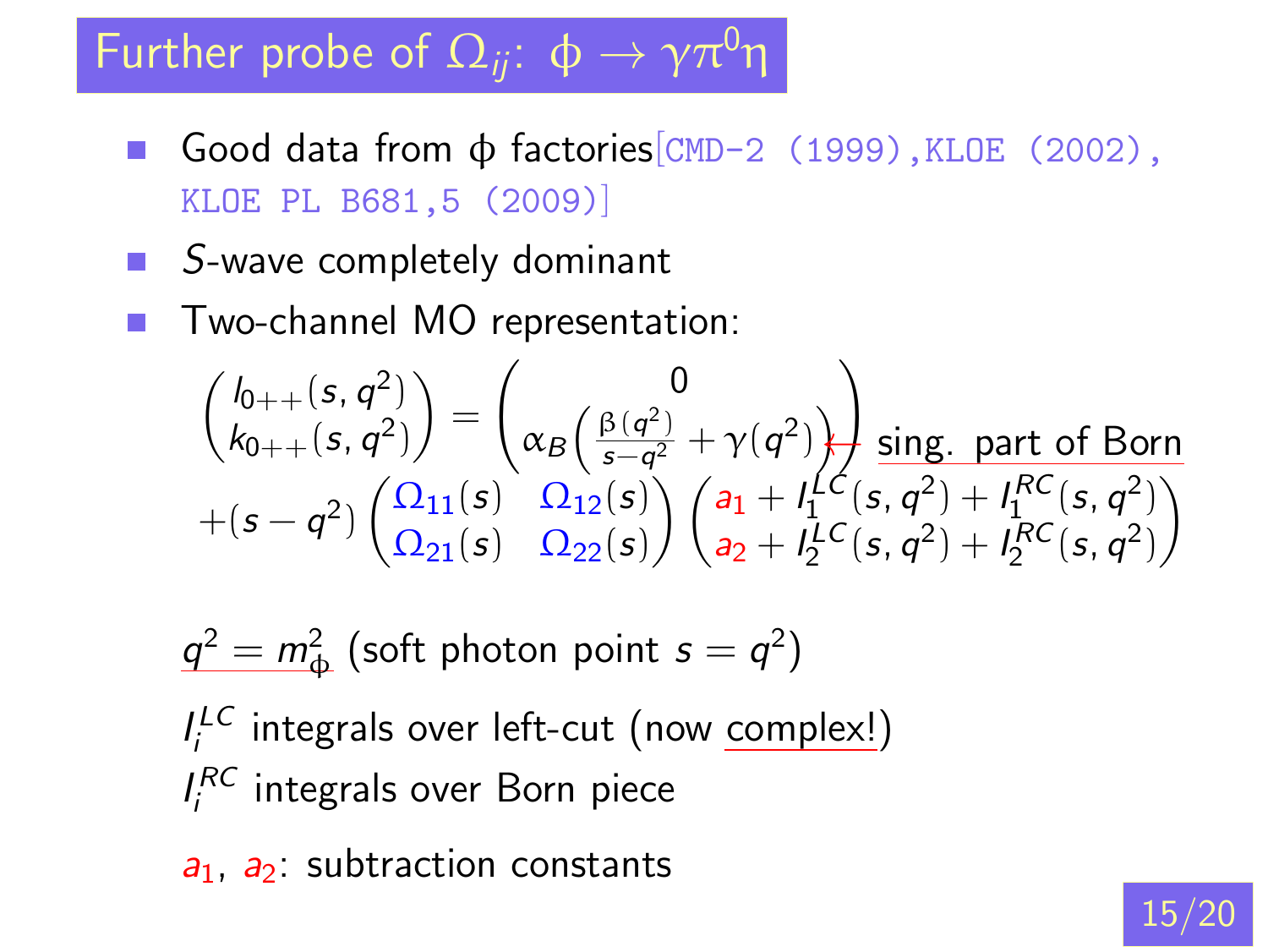#### Rather good fit of data with two parameters

[B.M.,arxiv:2107.14147]



- $\rightarrow$  Size of  $a_1$ ,  $a_2$  seems "reasonable" (amplitude has Adler zero  $s_A = O(m_\pi^2)$
- $\rightarrow$  Cusp at  $E = 2m_{K^{+}}$  too sharp ?  $(m_{K^{0}} \neq m_{K^{+}}$  not accounted for)
- <u>Confirms</u>  $\Omega_{ij}$  determination. Apply now to  $f_0^{\eta\pi}$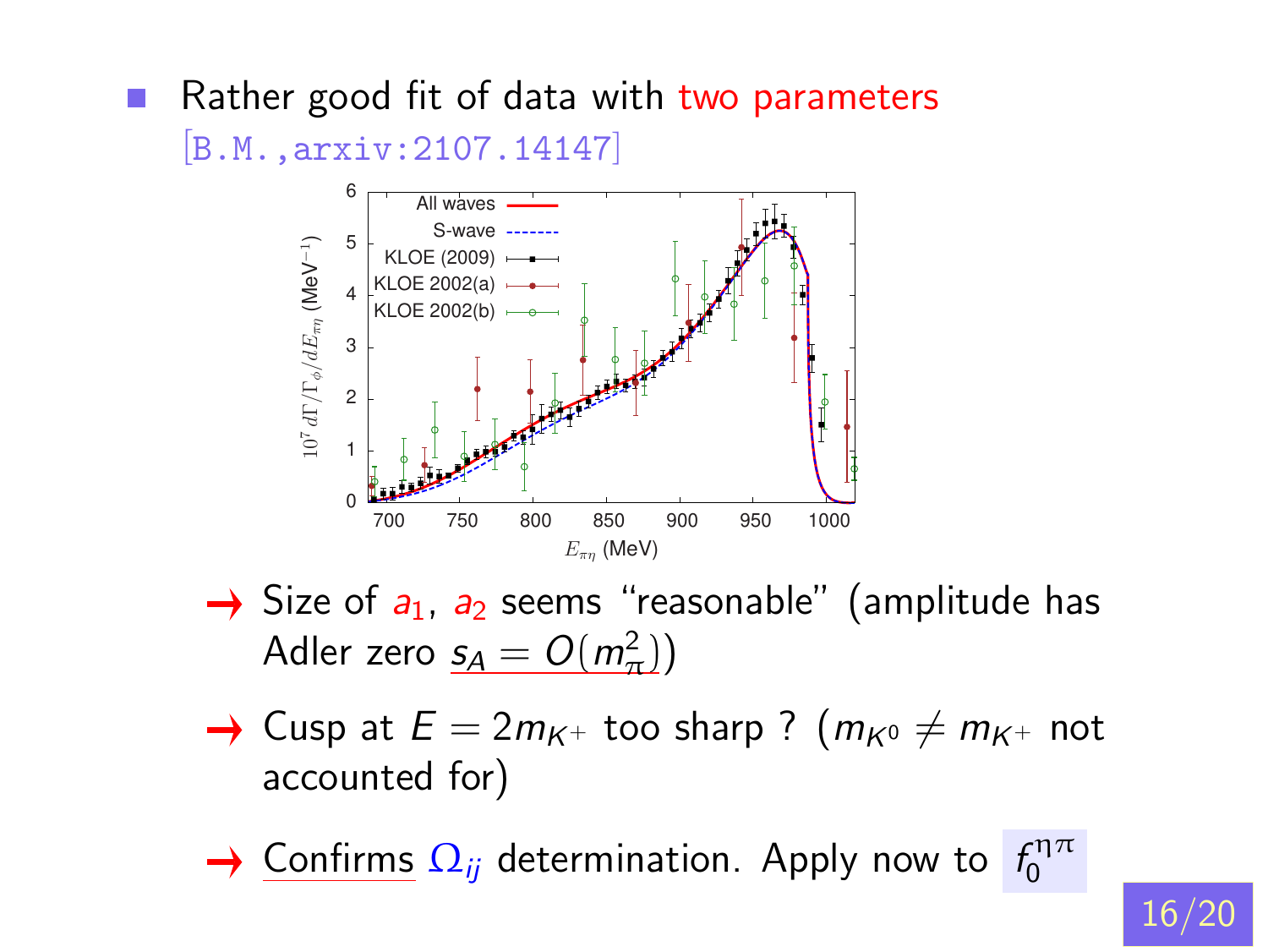# DR estimate of  $\eta\pi$  vector form factor

Dispersion relation:  $\blacksquare$ 

$$
f_+^{\eta\pi}(s) = f_+^{\eta\pi}(0) + \frac{s}{\pi} \int_{4m_{\pi}^2}^{\infty} ds' \frac{\text{Im}[f_+^{\eta\pi}(s')]}{s'(s'-s)}
$$

Unitarity: п

Im 
$$
[f_+^{\eta\pi}(s)]
$$
 =  $\theta(s - 4m_\pi^2) \times$   
\n
$$
\frac{4m_\pi^2 - s}{\sqrt{\lambda_{\eta\pi}(s)}} F_V^{\pi}(s) \times t_{J=1}^{\pi^0\pi^+ \to \eta\pi^+}(s) + \cdots
$$

- $F_V^{\pi}(s)$ : pion form factor (well known from  $\tau \to \pi \pi \nu$ )
- Elastic contrib. prop.  $t_{J=1}^{\eta\pi\to\eta\pi}$  should be small  $(J^{PC}=1^{-+}$ , but  $\pi_1(1400)$  resonance ?)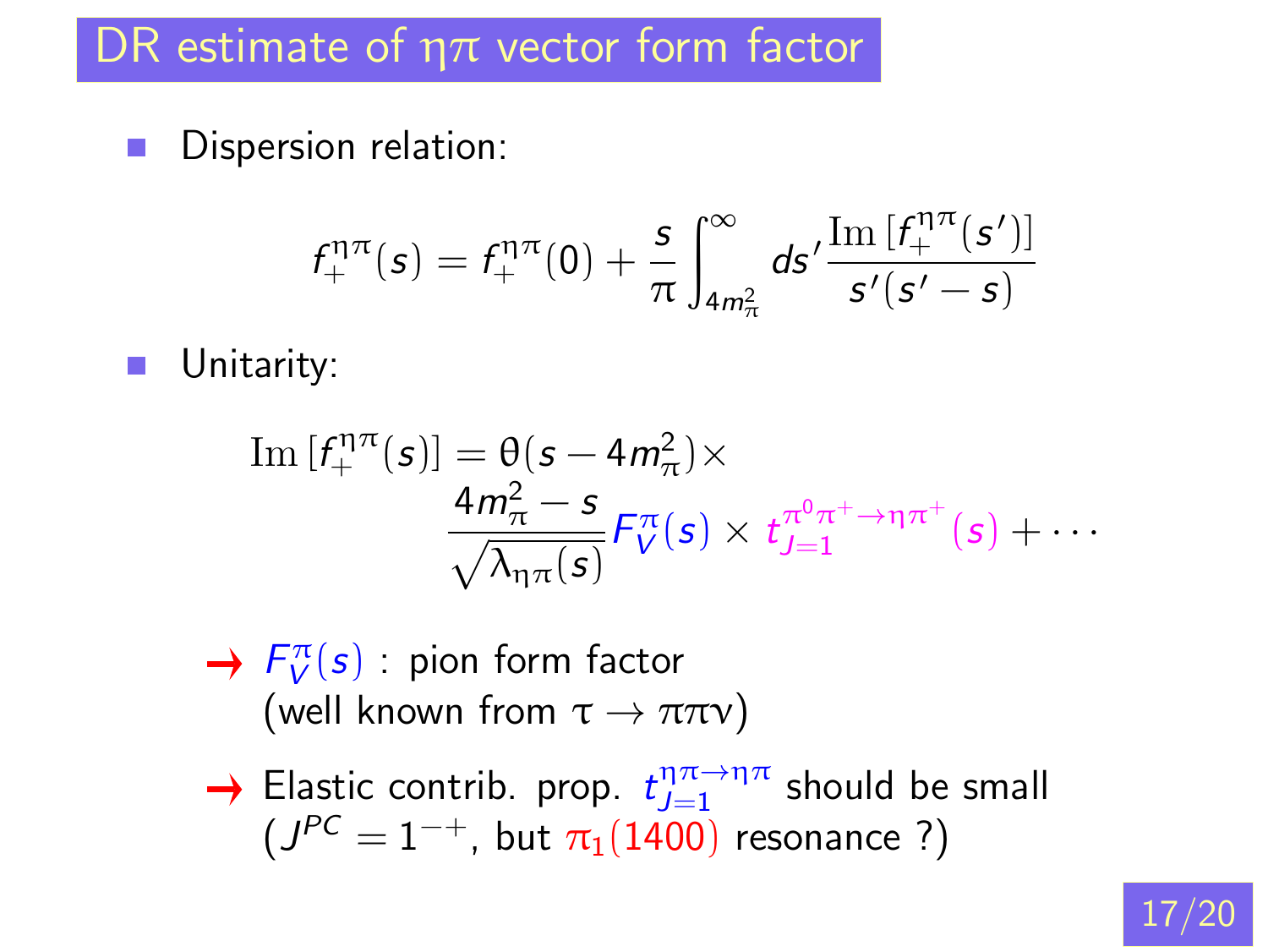<span id="page-17-0"></span> $t_{J=1}^{\pi^0\pi^+\to\eta\pi^+}(s)$ :use solutions of Khuri-Treiman type equations[S.Descotes-Genon,B.M. (2014)]

- Fix four parameters using <u>experimental  $\eta \to \pi^+ \pi^- \pi^0$ </u> Dalitz plot[KLOE, JHEP 0805,006 (2008)]
- $\rightarrow$  Now updated using KLOE, JHEP 05,019 (2016)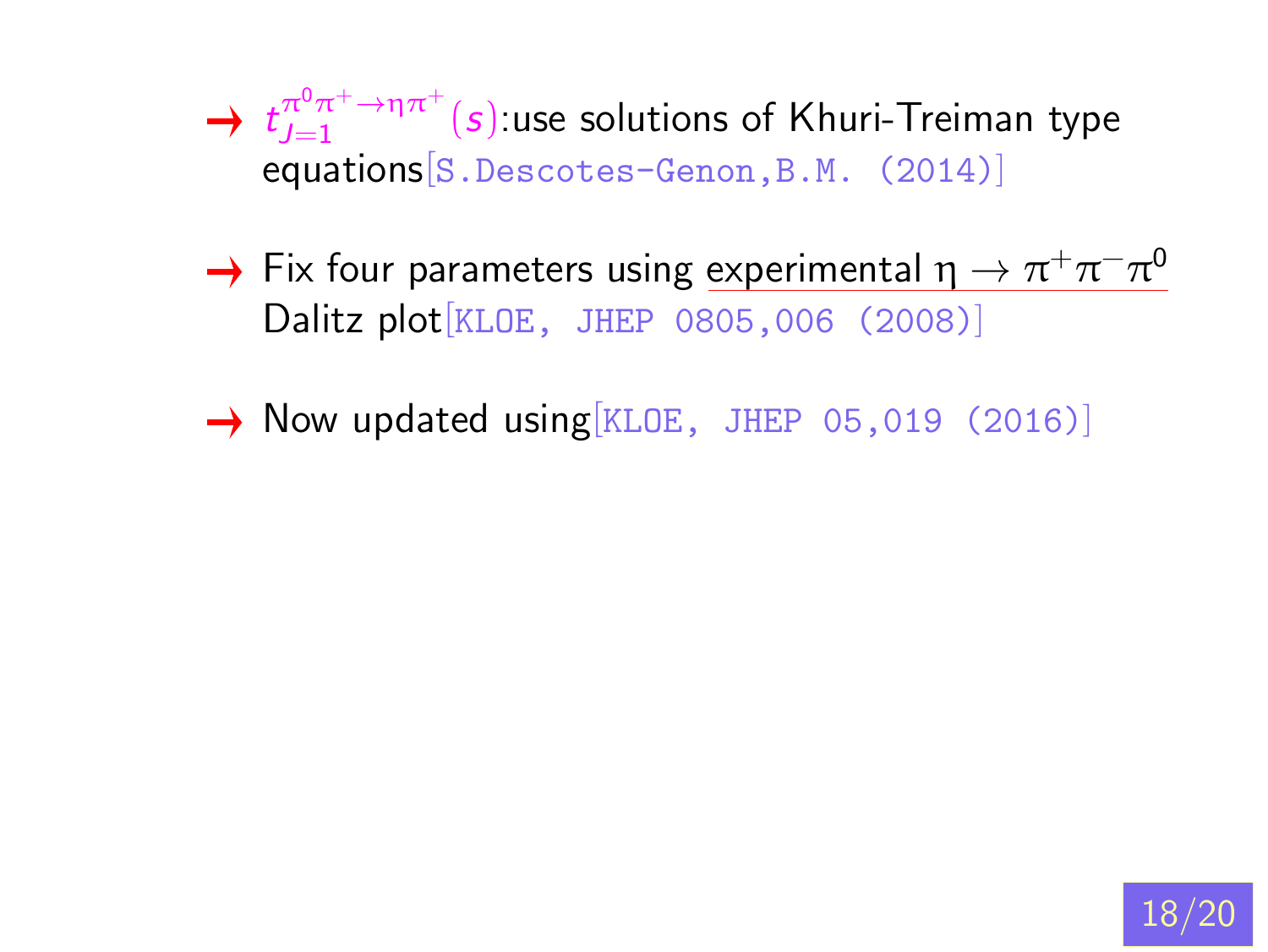## <span id="page-18-0"></span> $\tau \rightarrow \eta \pi \nu$  decay width

Energy distribution  $\Box$ 

$$
\frac{d\Gamma_{\tau\to\eta\pi\nu}}{ds} = \frac{G_F^2 V_{ud}^2 S_{EW}}{384\pi^3} \frac{\sqrt{\lambda_{\eta\pi}(s)} m_{\tau}^3}{s^3} \left(1 - \frac{s}{m_{\tau}^2}\right)
$$

$$
\left[ |f_+^{\eta\pi}(s)|^2 \lambda_{\eta\pi}(s) \left(1 + \frac{2s}{m_{\tau}^2}\right) + 3|f_0^{\eta\pi}(s)|^2 \Delta_{\eta\pi}^2 \right]
$$